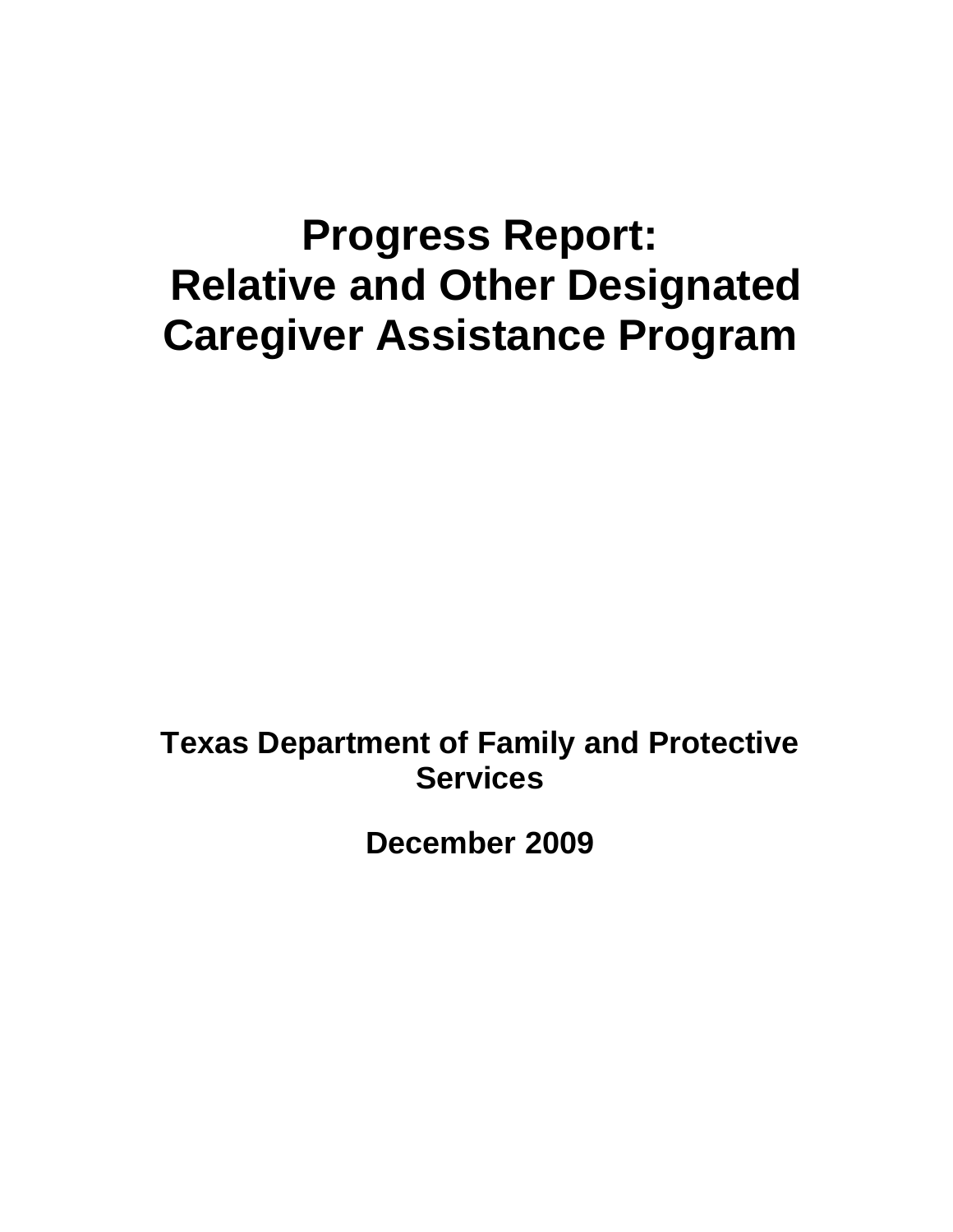## **Table of Contents**

| <b>Executive Summary</b>                                                          | 3      |
|-----------------------------------------------------------------------------------|--------|
| Progress Report of the Relative and Other Designated Caregiver Assistance Program | 5      |
| <b>Background</b>                                                                 | 5      |
| Kinship Programs in Texas                                                         | 5      |
| Analyses                                                                          | 7      |
| Outcomes for Kinship and Non-Kinship Placements                                   | $\tau$ |
| Outcomes for Kinship Placements With and Without Financial Assistance             | 9      |
| Summary                                                                           | 10     |
| <b>Next Steps</b>                                                                 | 10     |
| Appendix A                                                                        | 12     |
| Demographics of Children in Kinship Care and Children in the General CPS          |        |
| Substitute Care Population: Point in Time: August 2008                            | 12     |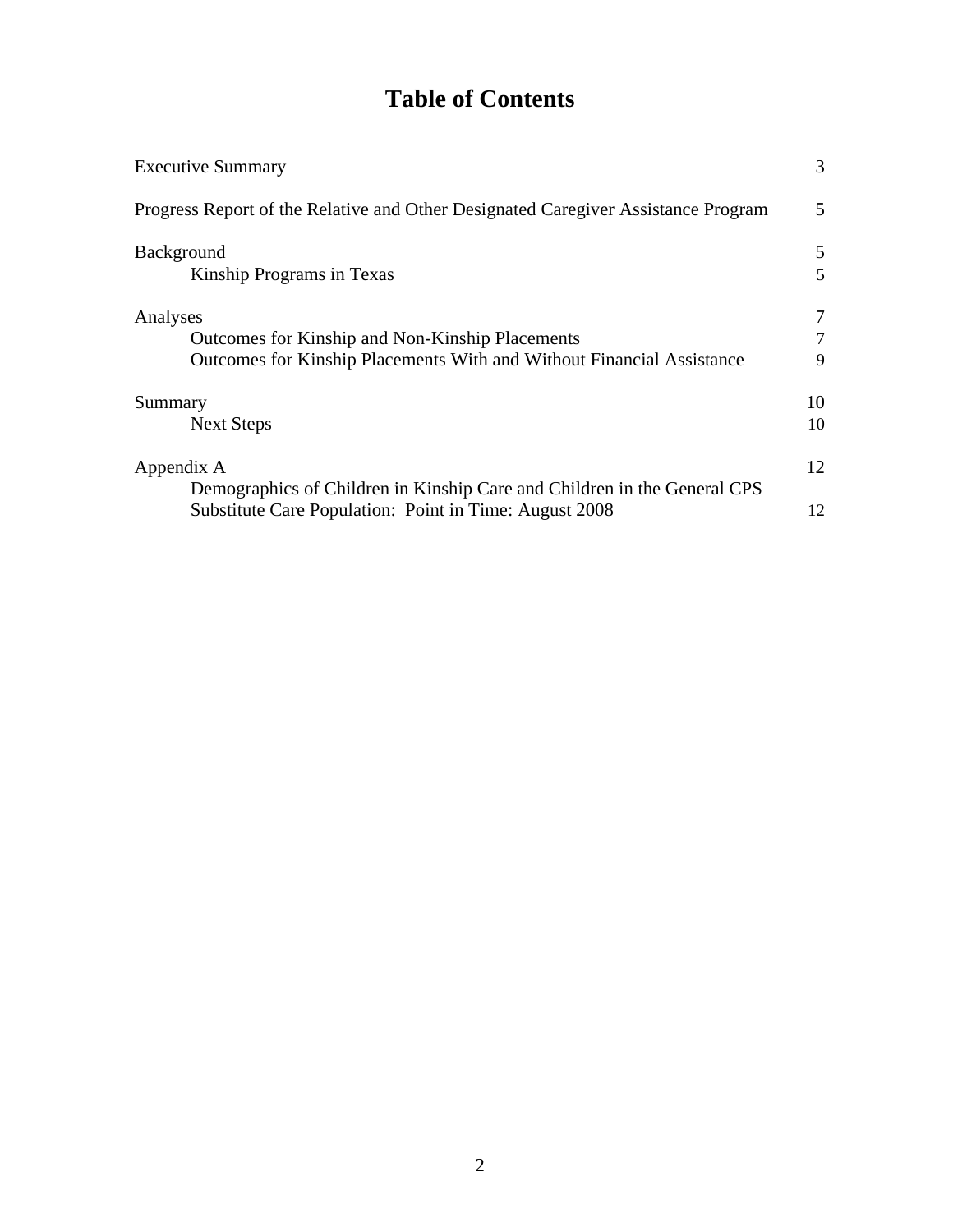## <span id="page-2-0"></span>**Executive Summary**

In the Texas child welfare system, "kinship care" (relatives and fictive kin acting as caretaker) has become an important option for children and youth in the state's conservatorship. Over the span of eight years, Texas has more than doubled the percentage of children and youth in kinship care and expanded payments to kinship caregivers. Research has shown that kinship placements better serve children and youth because kin are better able to promote a sense of identity and ensure connections to extended family. However, a lack of financial resources to support kinship placements can frequently lead to breakdowns in the placement, causing children to enter into non-kinship placements. The Relative and Other Designated Caregiver Assistance Program, established by the 79<sup>th</sup> Legislature, Senate Bill 6, seeks to ensure the availability of kinship placements that may not otherwise be sustainable due to lack of finances. The federal Fostering Connections to Success and Increasing Adoptions Act of 2008 further expands upon kinship placements and payments, which may impact this program in the future. Supporting state legislation was passed during the 81<sup>st</sup> legislative session to implement the federal requirements.

Of children and youth in substitute care<sup>[1](#page-2-1)</sup> in Fiscal Years 2005 - 2008, 50 percent have had at least one kinship placement, and 77 percent of those received payment. From the start of the program in March 2006 to September 2008, \$11.9 million had been distributed in 19,397 payments.

Experiencing a kinship placement impacts how quickly children and youth exit from substitute care; those that have had a kinship placement exit more quickly than those that have not had a kinship placement. Compared to reunification, having had a placement with kin significantly increases the likelihood that a child will exit the child welfare system to kin.

Children and youth who benefit from payments exit slightly more slowly than those that do not benefit from payments. Payment can also influence the chance of certain exits. For example, compared to children and youth that are reunified with parents, those that receive a payment are slightly more likely to exit to a kinship placement (transfer of conservatorship to the relative), and much more likely to be adopted. Although reunification seems to be less likely for those that benefit from payments, these children and youth are more likely to find permanency through kinship care and adoption than are those that do not benefit from payments.

Future analysis will:

<span id="page-2-1"></span> $\overline{a}$ 

- Examine the length of kinship placements and outcomes for children and youth that have had at least one kinship placement.
- Account for individual characteristics that may impact both the likelihood of placement with kin as well as child outcomes.
- Examine whether offering payments affects kin's willingness to care for children.

<sup>&</sup>lt;sup>1</sup> Substitute care consists of care provided to a child in DFPS managing conservatorship who has been placed outside the child's own home in order to protect the child from abuse or neglect. Substitute care includes Residential Treatment Centers, Emergency Shelters, Child Placing Agency Foster Homes, Basic Child Care, DFPS Foster Homes, Kinship Care, and CPA/DFPS Adoptive Homes. Foster care, a subset of substitute care, includes all of the above except for kinship care and CPA/DFPS Adoptive Homes.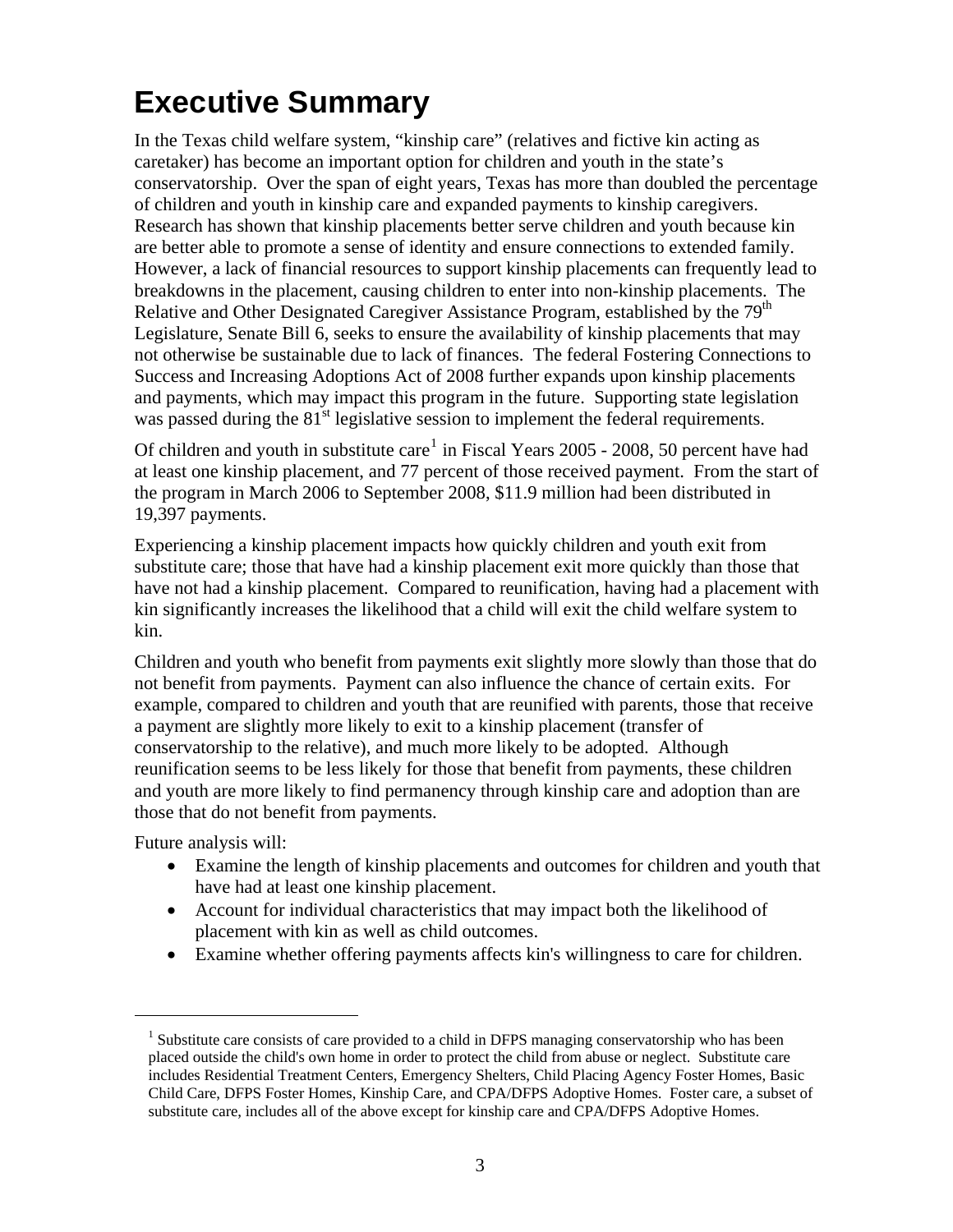Assess cost-savings resulting from the Relative and Other Designated Caregiver Assistance Program.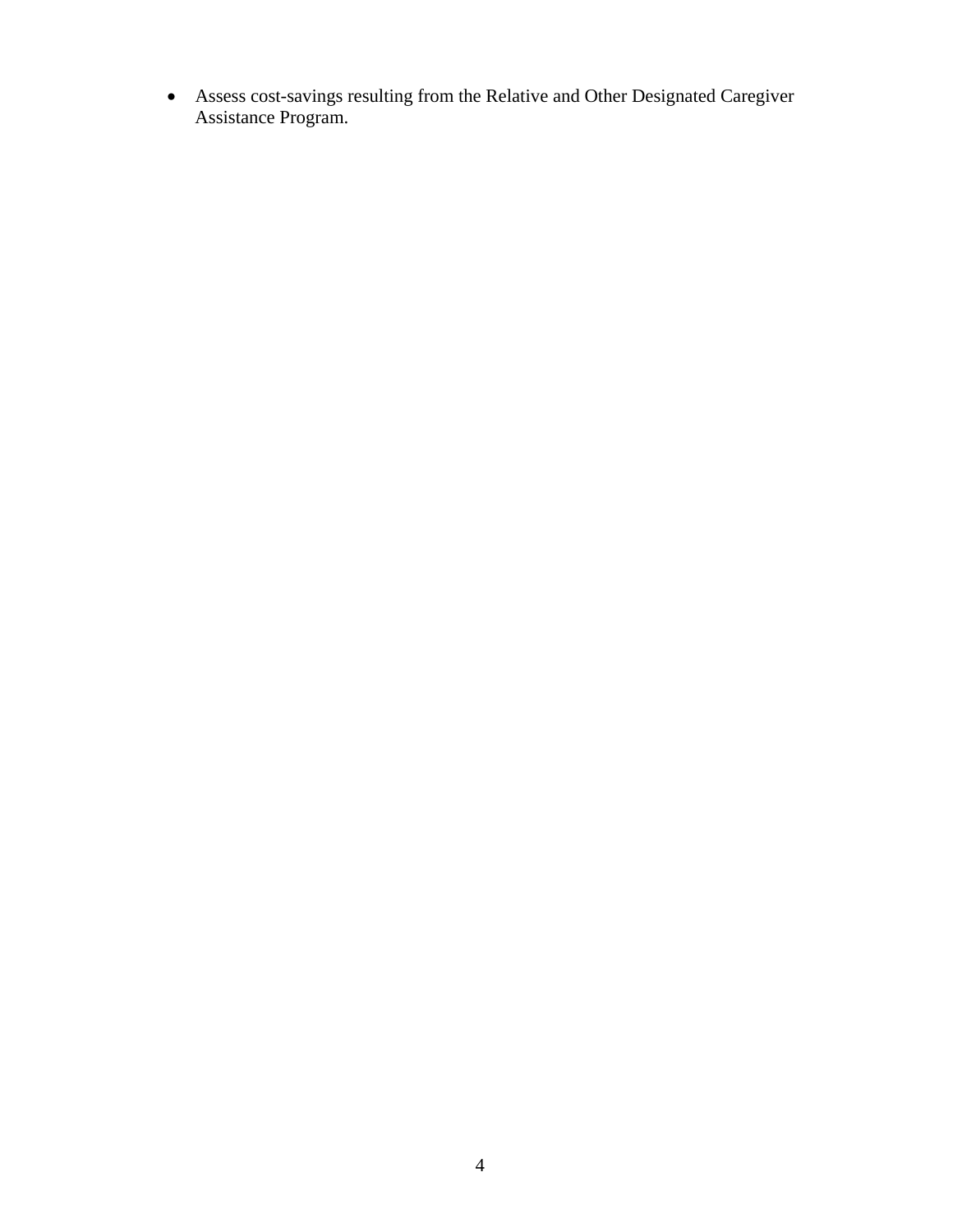## <span id="page-4-0"></span>**Progress Report of the Relative and Other Designated Caregiver Assistance Program**

Within the Texas child welfare system, kinship care has become an important option for children and youth in substitute care. "Kinship care" is the term used to describe those situations in which children and youth who are no longer able to live with their own parents are cared for by grandparents or other relatives.<sup>[2](#page-4-3)</sup> According to the Department of Family and Protective Services (DFPS) definitions, "kin caregiver" is an inclusive term that refers to relatives, close family friends, and others who have a long-standing relationship with the child or youth. These non-biologically related caregivers are sometimes referred to as "fictive kin" or "designated caregivers." Over the span of eight years, Texas has more than doubled the percentage of children and youth in kinship care. In Fiscal Year 2000, 3,494 children and youth in state custody--representing 14 percent of that population--were in an unpaid kinship placement. In Fiscal Year 2008 Texas had 8,490 children in kinship care, representing 31 percent of all children and youth in substitute care. Unlike children and youth placed in Fiscal Year 2000, many recent placements benefited from financial assistance through the Relative and Other Designated Caregiver Assistance Program.

Several DFPS actions have contributed to the substantial increase in kinship care, particularly during Fiscal Years 2005 - 2006. The Family Focus Initiative of Child Protective Services (Senate Bill 6, 79th Texas Legislature) provided for an increased emphasis on Family Group Decision-Making conferences, expanded the Relative and Other Designated Caregiver (Kinship) Assistance Program statewide, and implemented a support process to allow financial assistance for kinship caregivers. From the start of the Relative and Other Designated Caregiver Assistance Program in March 2006 to the end of Fiscal Year 2008, 12,809 children and youth had been in placements that have benefited from \$11.9 million of assistance.

This report examines the following characteristics of the statewide kinship program:

1) background of kinship programs in Texas,

2) types and frequency of payments,

- 3) impact of kinship placements on exits, and
- 4) impact of payments on exits.

## **Background**

#### <span id="page-4-2"></span><span id="page-4-1"></span>Kinship Programs in Texas

 $\overline{a}$ 

In recent years, there has been a nationwide trend toward placement with kinship caregivers for children and youth in substitute care. Research has shown that kinship placements better serve children and youth because kin are able to:

- reinforce the child's or youth's sense of identity,
- help maintain connections with extended families,
- continue family traditions, and
- provide more stable placements. $3$

<span id="page-4-3"></span> $2^2$  Shlonsky A, Dawson W, Choi Y, Piccus W, Cardona P, and Needell B. (2004). Kinship support services in California: An evaluation of California's Kinship Support Services Program.

<span id="page-4-4"></span><sup>&</sup>lt;sup>3</sup> Dubowitz, 1994; Gleeson and Craig, 1994; Berris, Barth and Needell, 1994; Geen and Berrick, 2002; Ehrle and Geen, 2002; Cuddlebak, 2004.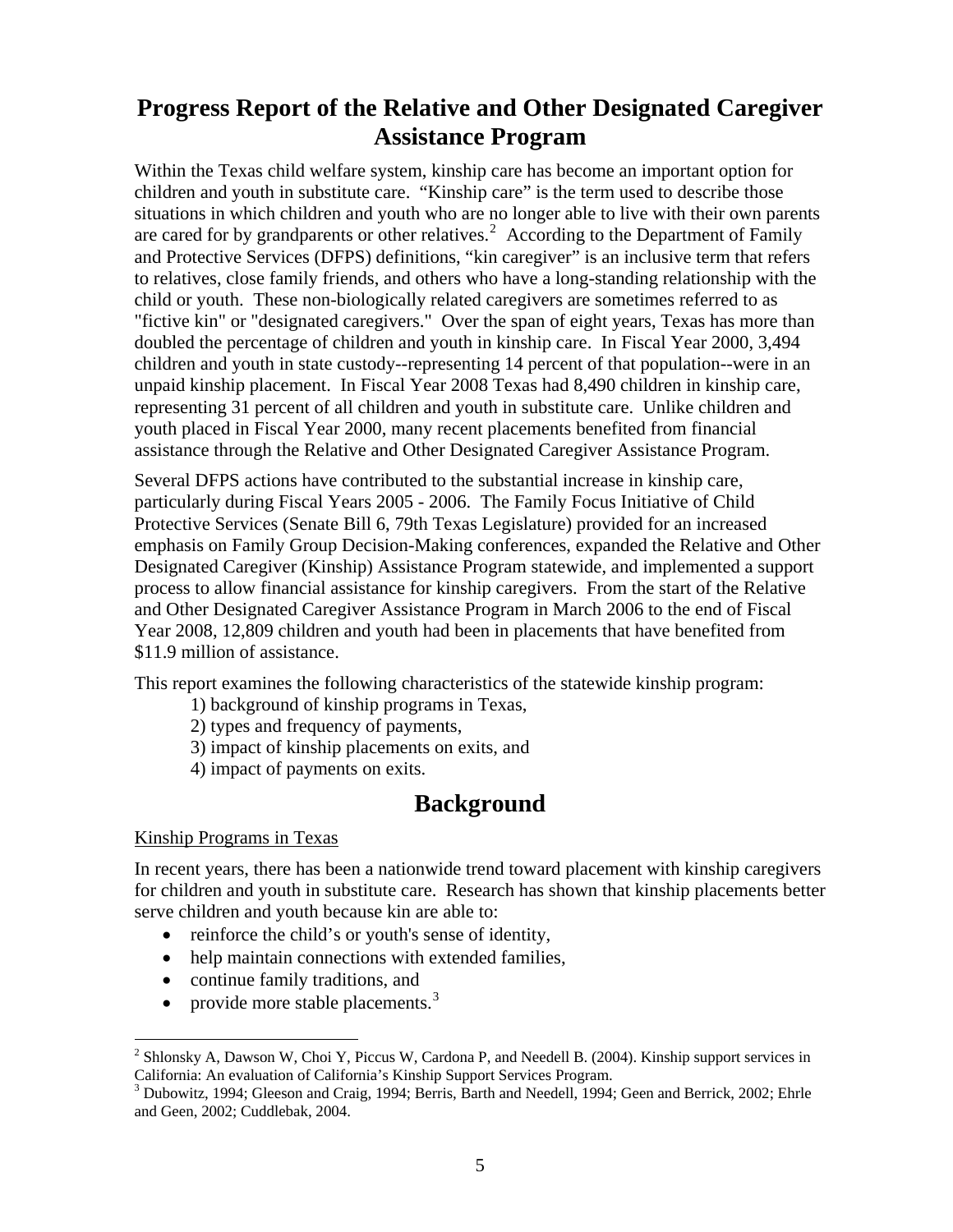However, the lack of financial resources to support these kinship placements has frequently led to breakdowns in the placements, resulting in children and youth entering non-kinship placements.[4](#page-5-0) The Relative and Other Designated Caregiver Assistance Program provides support to kinship placements that otherwise might not be sustainable due to lack of financial resources.

Texas has long recognized the value of kinship care. The first pilot of a kinship care program in Texas began in Bexar County in Fiscal Year 1997 through the support of a three-year federal grant. Known as the Comprehensive Relative Enhancement Support and Training Project (CREST), the program was continued after the third year through the support of Casey Family Programs. Paid caregiver assistance expanded to four additional South Texas counties in Fiscal Year 2003 through a rider enacted by the 78th Texas Legislature and was known as the Supporting and Educating Relatives as Placements (SERAPE) program.

The Family Focus Initiative of Child Protective Services (CPS) was created in Fiscal Year 2005 as part of the DFPS renewal effort implemented through Senate Bill 6, 79th Texas Legislature, and has had a substantial impact on kinship programs in Texas. The Family Focus Initiative has expanded the Relative Caregiver Program statewide to provide support and services to kinship caregivers and implemented a financial support process (Relative and Other Designated Caregiver Assistance Program) to allow payments for kinship caregivers.

Before a kinship placement can be made, the caseworker must complete a written assessment of the home and the kin's ability to care for the child's or youth's needs. Kin may be eligible for financial assistance if the placement is approved by DFPS, no other caregiver has been reimbursed on behalf of the child(ren) or youth, and the family income does not exceed income guidelines (300 percent of the Federal Poverty Level). The services, which were made available beginning in March 2006, include

- $\bullet$  the funding of one-time, per sibling-cohort integration payments (\$1,000),
- annual reimbursement or "flexible" payments available per child (up to \$500), and
- day care services.

Kinship caregivers who legally accept permanent managing conservatorship of a child or youth are eligible to continue receiving the flexible payment for up to three years or until the child or youth turns 18. However, the Fostering Connections legislation, which provides for the further expansion of payments to relatives, may spur changes to payments to relatives and fictive kin.<sup>[5](#page-5-1)</sup>

Since the implementation of the Relative and Other Designated Caregiver Assistance Program, 12,809 children and youth have been in placements that benefited from a payment. Seventy-seven percent of children and youth who have had a kinship placement have benefited from some form of payment.

 4 Terling-Watt, 2001; Testa and Slack, 2002

<span id="page-5-1"></span><span id="page-5-0"></span><sup>&</sup>lt;sup>5</sup> The proposed plan for the Permanency Care Assistance payments will begin in FY 2010. If a child's relative or fictive kin has been verified as a foster home as serves as such for the child for at least six months, the family can enter into a Permanency Care Assistance agreement with the department. This will allow them to receive foster care payments at the same rate as a foster home once they have accepted permanent managing conservatorship of the youth or child.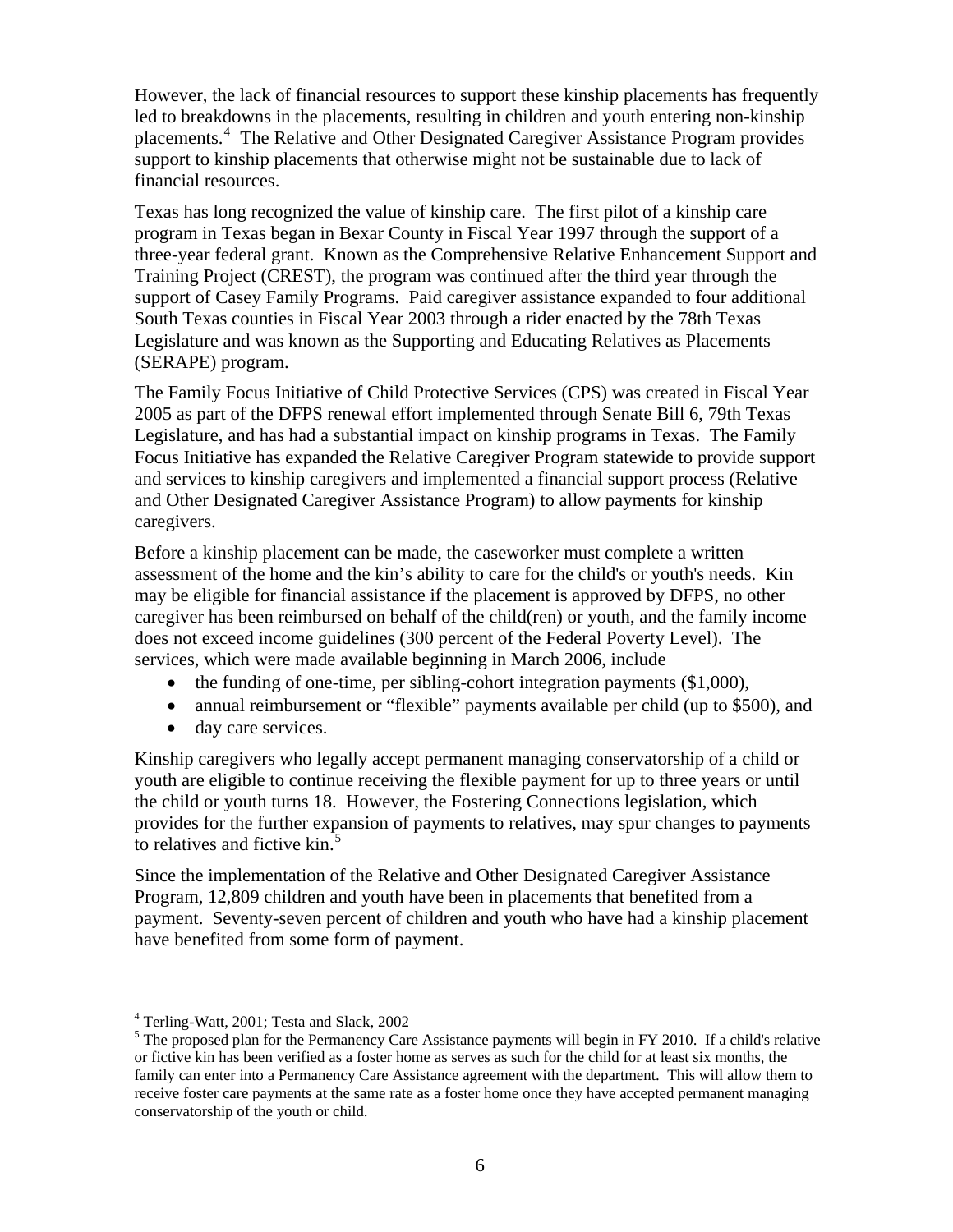When comparing children and youth in kinship placements with the general substitute care population, the most striking differences are those regarding the age and characteristics of the children and youth (see Appendix A). Children in kinship placements are typically younger and are less likely to have special needs characteristics (physical, medical, emotional, learning, drug/alcohol). These differences are somewhat similar to those found for children who are adopted compared to those that stay in our substitute care system.

### **Analyses**

<span id="page-6-0"></span>Fifty percent of children and youth in substitute care for Fiscal Years 2005 - 2008 have had at least one kinship placement, 77 percent of whom received payment. \$11.9 million has been distributed from the start of the program (March 2006) in 13,641 flexible payments (benefiting one child) and 5,75[6](#page-6-2) integration payments<sup>6</sup> (benefiting a sibling cohort)<sup>[7](#page-6-3)</sup>. Figure 1 below shows the type of payments from which children and youth in kinship placements have benefited.



Figure 1: Children and Youth in Kinship Placements

#### <span id="page-6-1"></span>Outcomes for Kinship and Non-Kinship Placements

 $\overline{a}$ 

The focus of the *Progress Report* is to examine how both kinship placements and payments affect exits from substitute care. The optimal objective of Child Protective Services is to achieve safe permanency for the children and youth who enter the child welfare system. However, there are some permanent outcomes that are considered more favorable than others. The primary permanency goal for children and youth is reunification with their parents when this option will ensure the safety and well-being of the child. When reunification is not achievable, the next-best option for many children and youth is to be placed permanently with kin, meaning conservatorship is transferred to a relative or fictive kin. This is considered preferential to placement with non-kin because kin are better able to promote identity, the continuation of traditions, and relationships with extended family than a non-kin caregiver. If an appropriate kinship placement is not found, the third preferred

<span id="page-6-2"></span> $^6$  Data for this report reflects payments issued prior to September 1, 2008. It can be assumed that additional payments were received by this cohort after September due to payment processing time. These payments will be accounted for in subsequent reports.

<span id="page-6-3"></span> $7$  The numbers of children and youth benefiting from integration payments is underestimated due to the lag time in data entry into Texas SACWIS system (IMPACT) and to variations in how caseworkers enter data. However, the count of actual integration payments issued is accurate.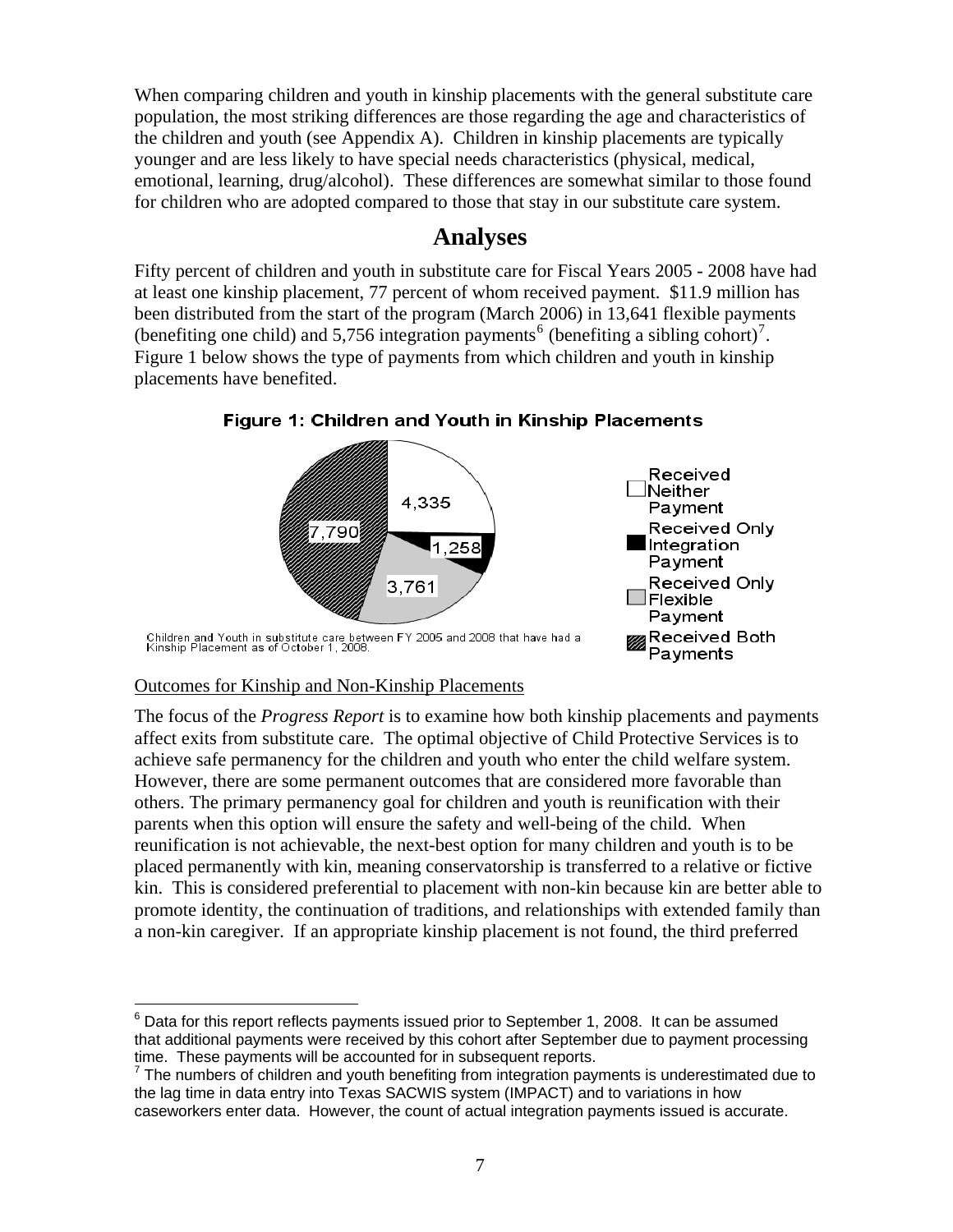permanency goal is adoption.<sup>[8](#page-7-0)</sup> Other options include children remaining in substitute care until they age out. Aging out of substitute care is the least desirable option for youth.

Sixty-three percent of children and youth that were in substitute care between 2005 and 2008 had exited at the start of Fiscal Year 2009. This is roughly 10 percentage points higher than for those children and youth who had never been in a kinship placement. Figure 2 below shows how the proportion of children and youth exiting substitute care varies over time depending upon whether the child had a kinship placement. In the first months of entering substitute care, those without a kinship placement exit more quickly than those with a kinship placement. This reverses at about the one year mark. Subsequently, those with a kinship placement exit more quickly.



As shown in Table 1 below, 30 percent of children and youth with kinship placements exit to reunification, while fifty-six percent of those without kinship placements do the same. Compared to reunification, having had a kinship placement significantly increases the chances of exiting to kinship care. Similarly, those with a kinship placement are slightly less likely to exit to adoption. These differences may not be due exclusively to the kinship placement; child characteristics may also play a role in types of exits.

| <b>Table 1: Percent Exiting</b> |                                                      |                                         |  |  |  |
|---------------------------------|------------------------------------------------------|-----------------------------------------|--|--|--|
| <b>Types</b>                    | <b>Without</b><br><b>Kinship</b><br><b>Placement</b> | <b>With Kinship</b><br><b>Placement</b> |  |  |  |
| <b>Reunification</b>            | 56%                                                  | 30%                                     |  |  |  |
| <b>Kinship Care</b>             | 6%                                                   | 49%                                     |  |  |  |
| <b>Adoption</b>                 | 23%                                                  | 17%                                     |  |  |  |
| <b>ther</b>                     | 15%                                                  | 4%                                      |  |  |  |

In addition to exiting more quickly, children and youth who have been in a kinship placement are less likely to re-enter substitute care. In the population of children in substitute care during Fiscal Years 2005 - 2008, seven percent had previously been in state custody. Roughly two-thirds of those re-entering state custody had never experienced a kinship placement. About 50 percent of the general substitute care population has

 $\overline{a}$ 

<span id="page-7-0"></span> $8$  Adoption to a relative is preferable to adoption to a non-relative, however, this distinction was excluded from this description (and later analysis) because the data did not differentiate between these types of adoptions.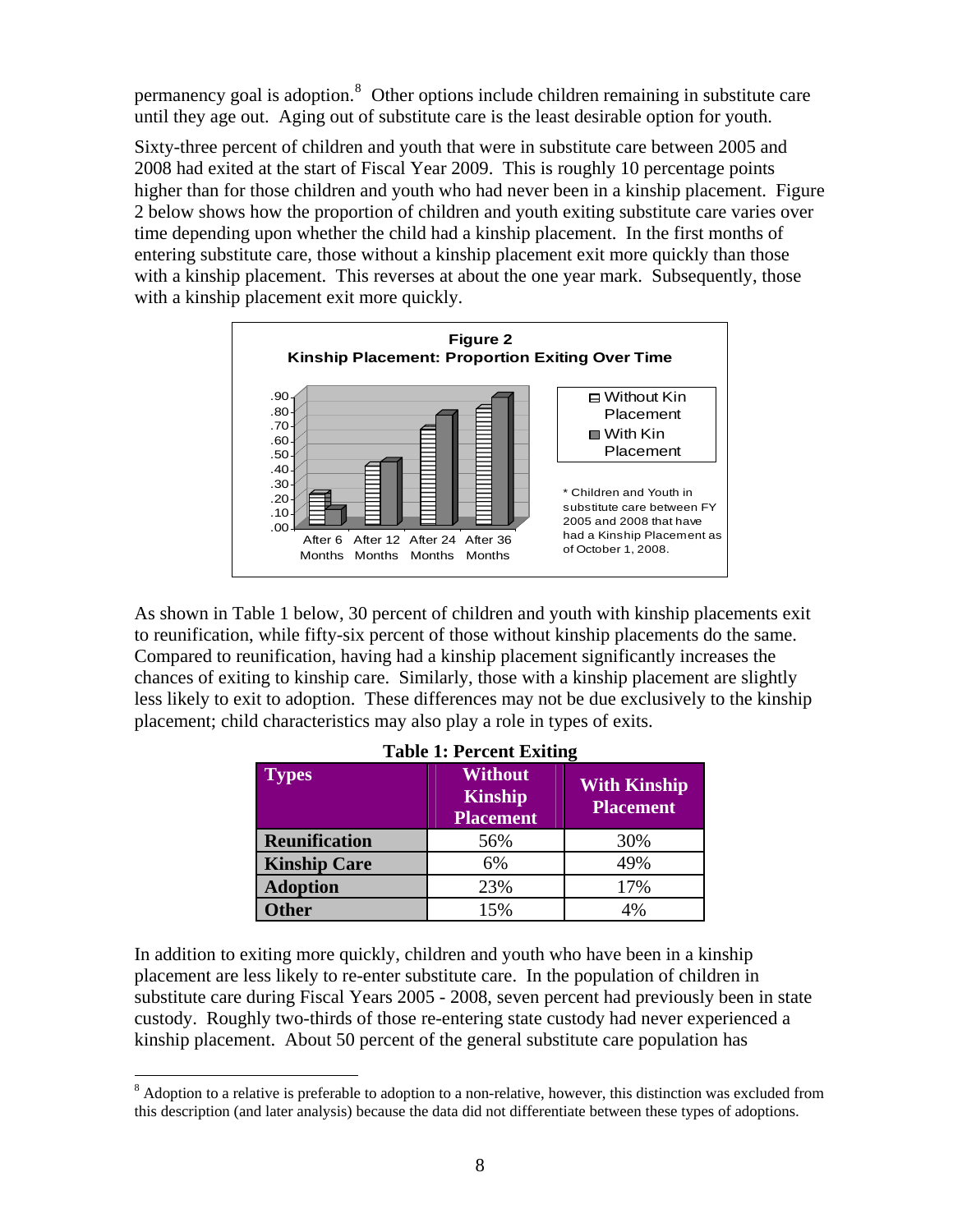experienced a kinship placement. This indicates that experiencing a kinship placement guards against re-entry.

#### <span id="page-8-0"></span>Outcomes for Kinship Placements With and Without Financial Assistance

To continue emphasizing the importance of kinship placements and prevent their breakdown due to lack of resources, in March 2006 Child Protective Services initiated the Relative and Other Designated Caregiver Assistance Program, established by the 79<sup>th</sup> Legislature. Although experiencing a kinship placement facilitates quicker exits for children and youth, the same is not true for receiving financial support. Figure 3 below shows how the proportion of children and youth exiting substitute care varies over time according to whether the kinship placement received payment. At each time marker, fewer of those receiving payments have exited.



This trend is not necessarily due to the payments themselves, but is more likely a reflection of differences between children and youth in placements that do and do not receive payments. For example, the payment processing time may prohibit shorter kinship stays from receiving payments and so children and youth with immediate prospects of returning home may leave substitute care before a payment can be made. Also, in order to be eligible for some payments, the recipient must have a low income. This suggests that children and youth in placements receiving payments are placed with (and may come from) families in poverty. Finding a permanent placement for these children may be more difficult than for those that earn too much to meet the income criteria.<sup>[9](#page-8-1)</sup>

Among children and youth that have had a kinship placement, payment influences the chance of certain exits. For example, compared to reunification, children and youth who benefit from a payment are slightly more likely to exit to kinship care, and much more likely to be adopted (see Table 2). Although reunification seems to be less likely for children and youth that benefit from payments, more of these children and youth find permanency through kinship care and adoption.

 $\overline{a}$ 

<span id="page-8-1"></span><sup>&</sup>lt;sup>9</sup> Income data was not available at the time of publication of this report. The Family Focus Evaluation, due in November 2009, will include analyses to test these hypotheses.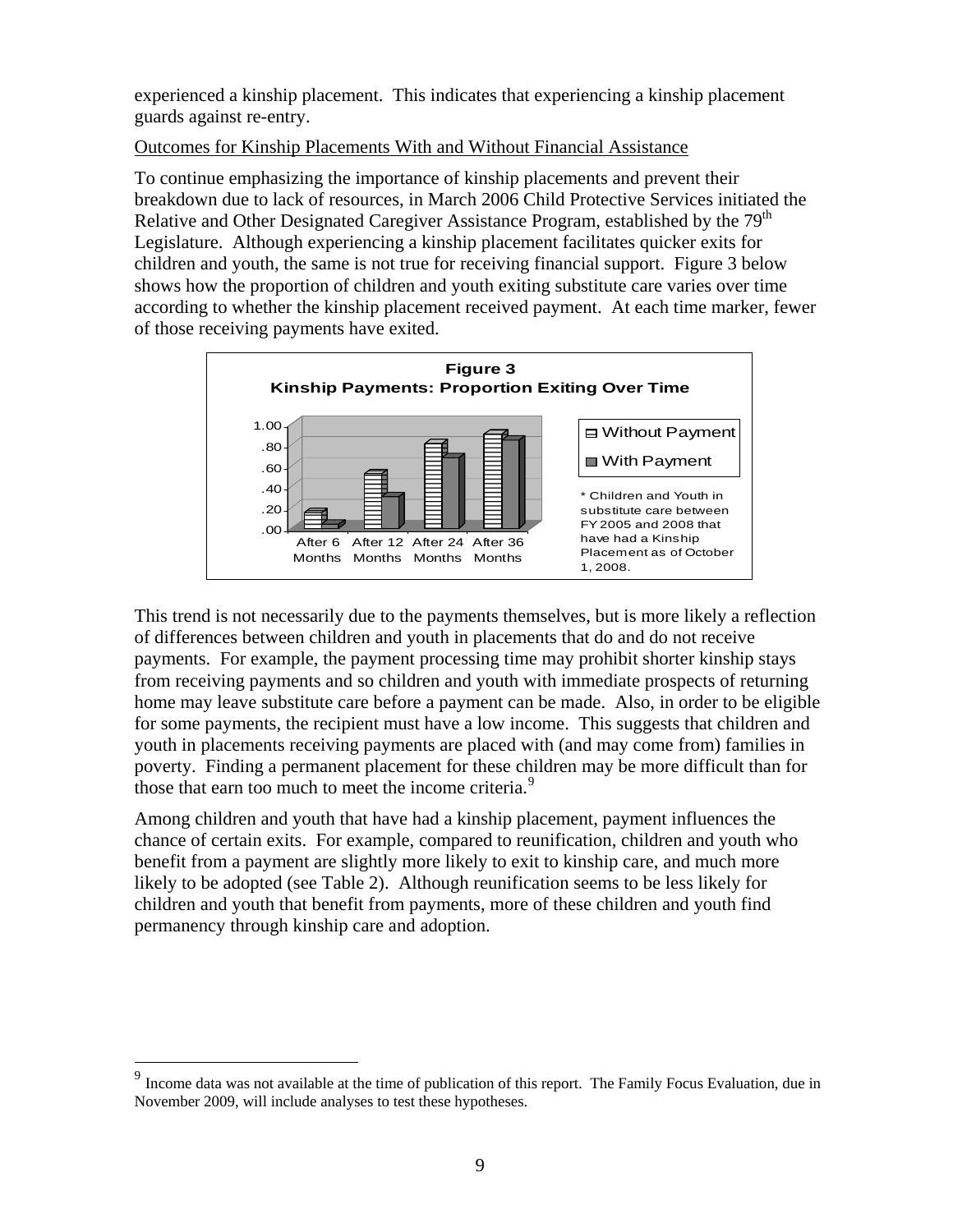| <b>Types</b>         | <b>Without</b><br><b>Payment</b> | <b>With Payment</b> |
|----------------------|----------------------------------|---------------------|
| <b>Reunification</b> | 45%                              | 23%                 |
| <b>Kinship Care</b>  | 26%                              | 48%                 |
| <b>Adoption</b>      | 18%                              | 27%                 |
| <b>Other</b>         | 10%                              | 2%                  |

#### **Table 2: Percent Exiting**

Research has shown that kinship placements have failed due to lack of financial resources; therefore, prevention of breakdown of many of these preferred placements should be considered in addition to rates of exit. Permanency is found for many of these children and youth; twenty-nine percent of children and youth benefiting from payments have had conservatorship transferred to their kinship caregiver.

Additionally, the payment program appears to provide a cost savings for the state, even when the children and youth remain in substitute care longer than those who do not benefit from payments. Between Fiscal Year 2007 and Fiscal Year 2008, there was an 8.7 percent drop in paid foster care days. The exact relationship between the Relative and Other Designated Caregiver Assistance Program and foster care days will be tested in an upcoming Family Focus project.

### **Summary**

<span id="page-9-0"></span>As kinship care has become a more frequent occurrence in recent years, issues regarding lack of funds have also arisen. The  $79<sup>th</sup>$  Texas Legislature established the Relative and Other Designated Caregiver Assistance Program to secure and sustain more kinship placements.

Fifty percent of children and youth in substitute care have had at least one kinship placement. This analysis of the kinship program indicates that children and youth placed with kinship caregivers exit the state's conservatorship more quickly and have better outcomes than children and youth who experience only non-kinship placements.

Of children and youth who have had a kinship placement, 77 percent benefited from a relative payment. Though it is too soon to be definitive, data comparing those kinship placements receiving financial assistance to those without generally suggest a slight difference in exits, with children and youth in kinship placements without payments slightly more likely to have exited from substitute care and to have been reunified. However, placements benefiting from payments are more likely to result in an exit to relatives or adoptions.

#### <span id="page-9-1"></span>Next Steps

Future analysis will:

- Examine the length of kinship placements and outcomes for children and youth that have had at least one kinship placement.
- Account for individual characteristics that may impact both the likelihood of placement with kin as well as child outcomes.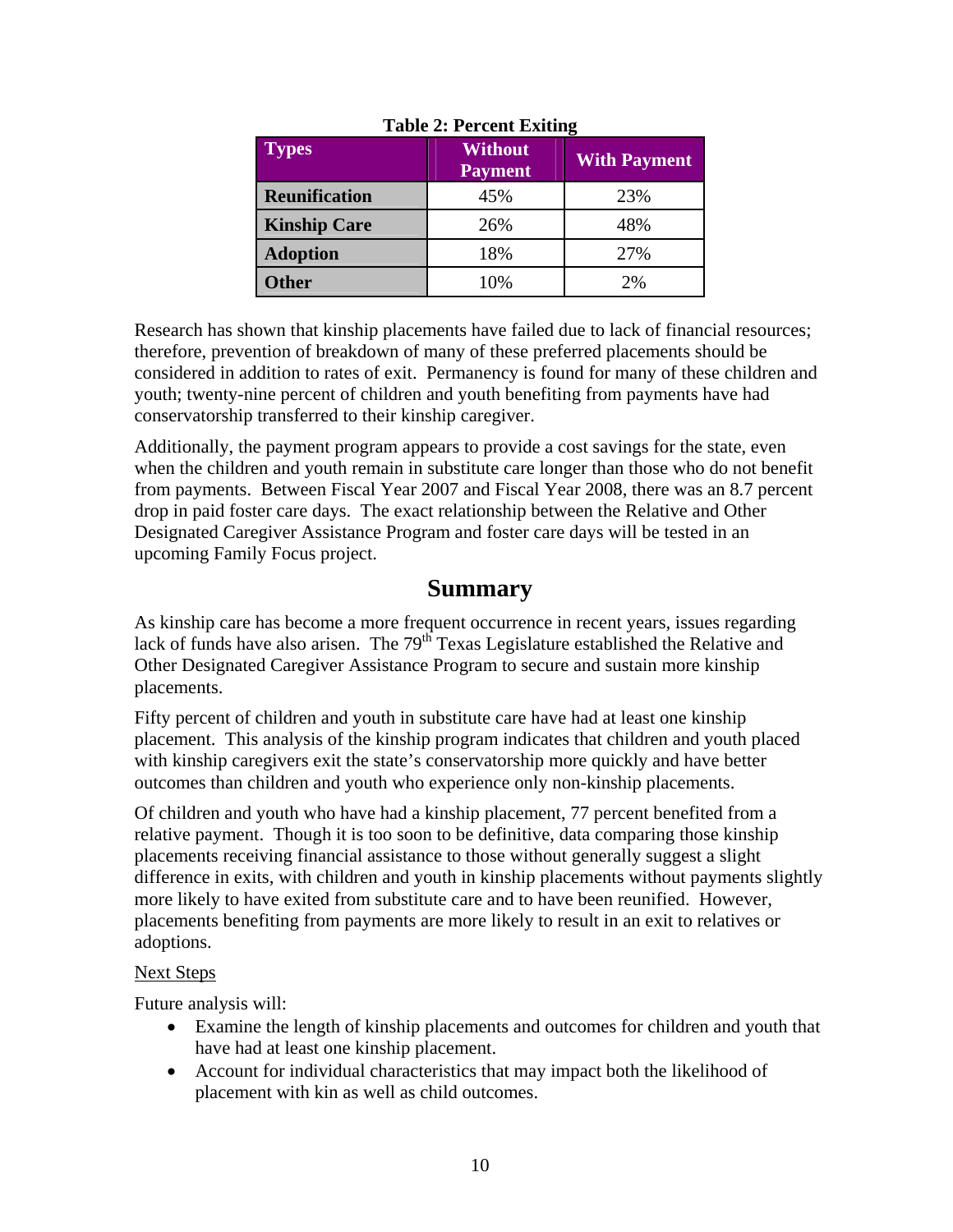- Examine whether offering payments affects kin's willingness to care for children.
- Assess cost-savings resulting from the Relative and Other Designated Caregiver Assistance Program.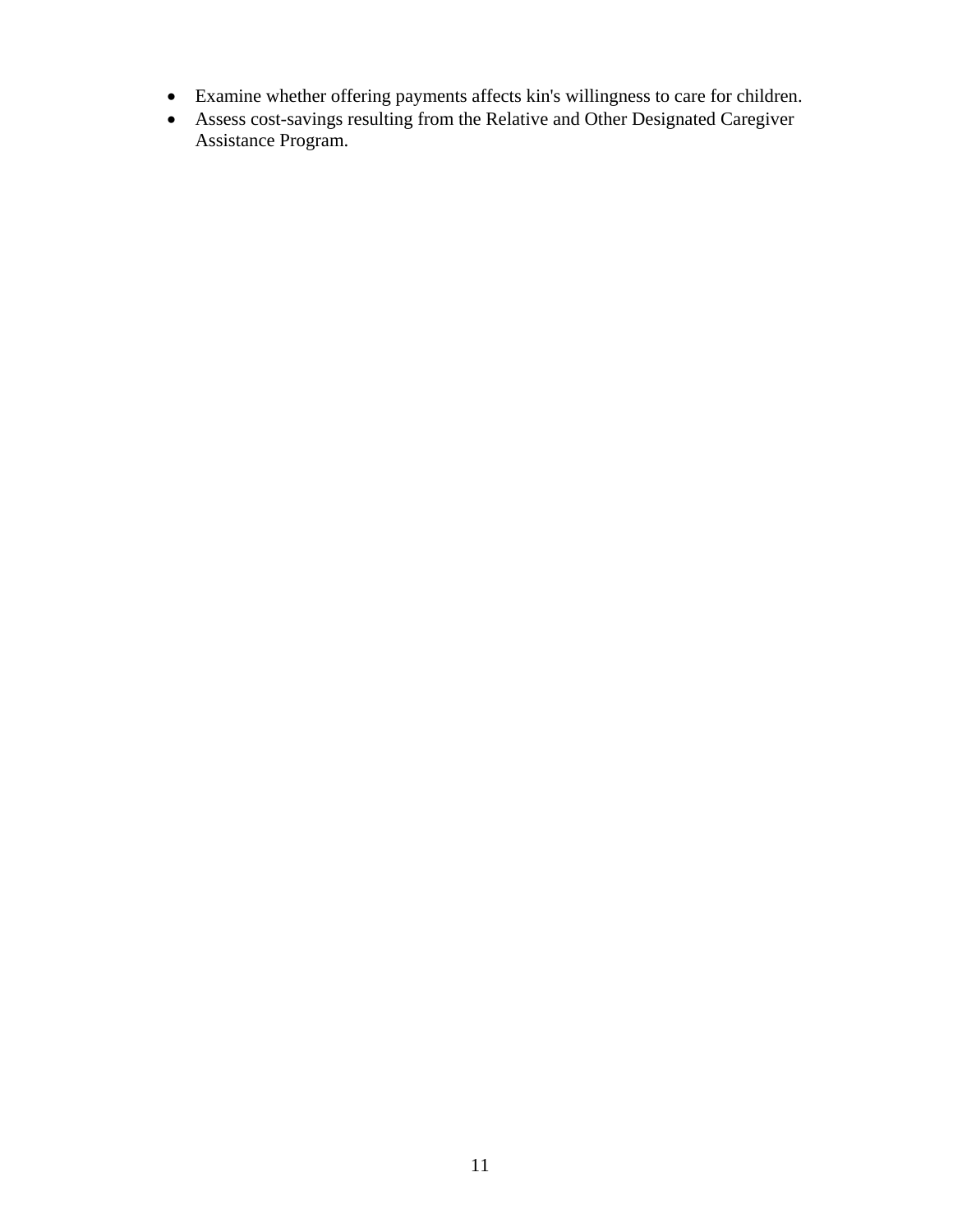## **Appendix A**

#### <span id="page-11-1"></span><span id="page-11-0"></span>Demographics of Children in Kinship Care and Children in the General CPS Substitute Care Population: Point in Time: August 2008

| Table 1: Demographics of Children in Kinship Care and Children in the General CPS Substitute Care |  |
|---------------------------------------------------------------------------------------------------|--|
| Population: Point in Time: August 2008                                                            |  |

| Percent of Children in<br><b>Kinship Placements:</b><br>August 2008 | Percent of Children in<br><b>General CPS Substitute</b><br><b>Care Child Population:</b><br>August 2008 |
|---------------------------------------------------------------------|---------------------------------------------------------------------------------------------------------|
|                                                                     |                                                                                                         |
| 32.0                                                                | 30.4                                                                                                    |
|                                                                     | 37.9                                                                                                    |
| 28.5                                                                | 29.2                                                                                                    |
| 2.5                                                                 | 2.5                                                                                                     |
|                                                                     |                                                                                                         |
|                                                                     |                                                                                                         |
| 32.7                                                                | 24.8                                                                                                    |
| 24.3                                                                | 18.2                                                                                                    |
| 21.3                                                                | 19.4                                                                                                    |
| 13.0                                                                | 16.5                                                                                                    |
| 8.8                                                                 | 21.1                                                                                                    |
|                                                                     |                                                                                                         |
|                                                                     |                                                                                                         |
| 33.5                                                                | N/A                                                                                                     |
| 43.5                                                                | N/A                                                                                                     |
| 23.0                                                                | N/A                                                                                                     |
|                                                                     |                                                                                                         |
|                                                                     |                                                                                                         |
| 51.7                                                                | 49.8                                                                                                    |
| 49.3                                                                | 50.2                                                                                                    |
| < 0.1                                                               | < 0.1                                                                                                   |
|                                                                     |                                                                                                         |
|                                                                     |                                                                                                         |
|                                                                     | 1.3                                                                                                     |
|                                                                     | 6.5                                                                                                     |
|                                                                     | 10.9                                                                                                    |
|                                                                     | 22.0                                                                                                    |
|                                                                     | 37.0<br>0.4<br>3.3<br>11.3<br>6.6                                                                       |

\* "Other" race/ethnicity category includes American Indian, Asian, multiple, and undetermined.

\*\* Some children have more than one characteristic or may have no characteristics. The percentages do not sum to 100%.